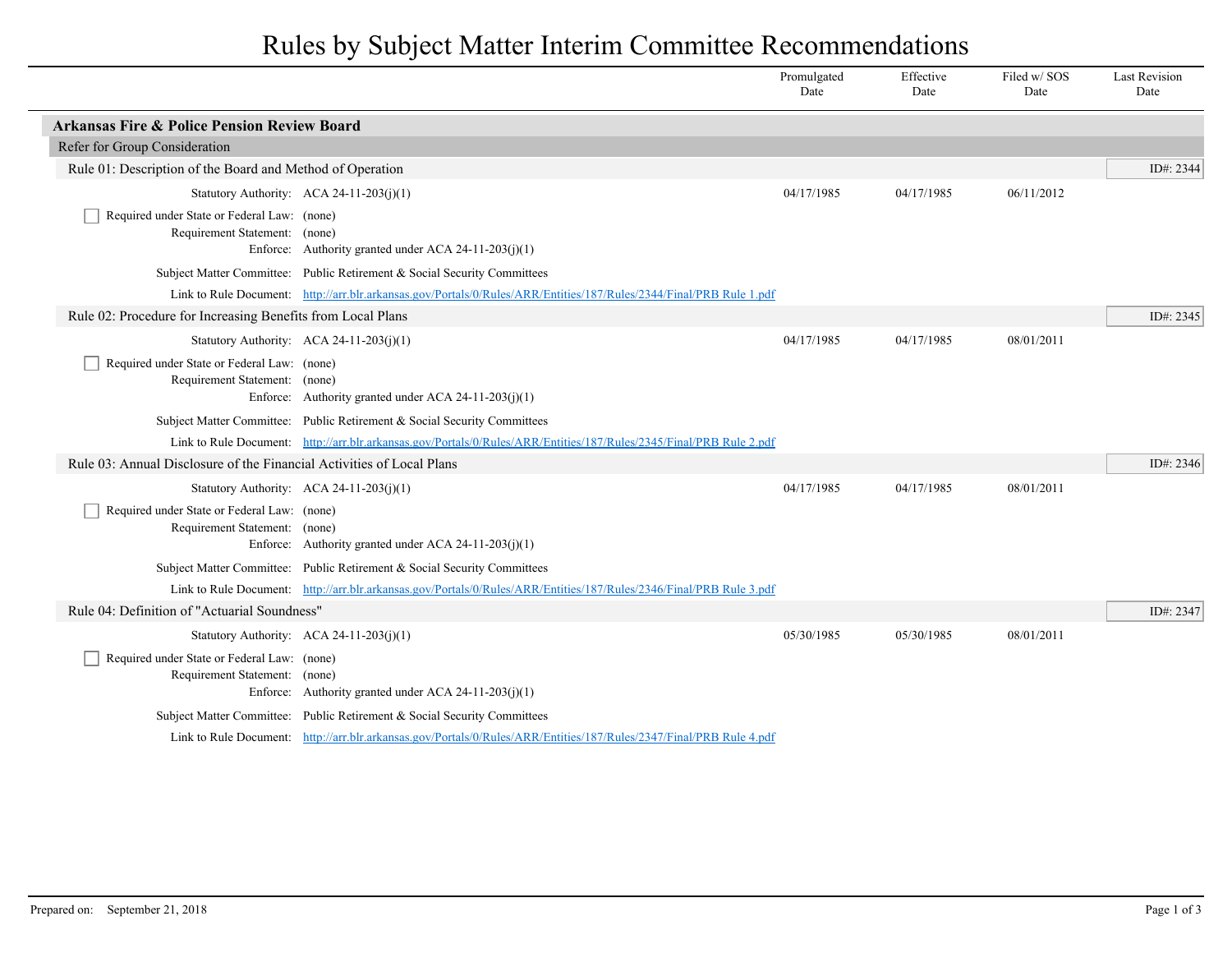## Rules by Subject Matter Interim Committee Recommendations

|                                                                              |                                                                                                                     | Promulgated<br>Date | Effective<br>Date | Filed w/ SOS<br>Date | <b>Last Revision</b><br>Date |
|------------------------------------------------------------------------------|---------------------------------------------------------------------------------------------------------------------|---------------------|-------------------|----------------------|------------------------------|
| Rule 05: Benefit Levels and Annual Financial Disclosure                      |                                                                                                                     |                     |                   |                      | ID#: 2348                    |
|                                                                              | Statutory Authority: ACA 24-11-203(j)(1)                                                                            | 04/17/1985          | 04/17/1985        | 08/01/2011           |                              |
| Required under State or Federal Law: (none)<br>Requirement Statement: (none) | Enforce: Authority granted under ACA 24-11-203(j)(1)                                                                |                     |                   |                      |                              |
|                                                                              | Subject Matter Committee: Public Retirement & Social Security Committees                                            |                     |                   |                      |                              |
|                                                                              | Link to Rule Document: http://arr.blr.arkansas.gov/Portals/0/Rules/ARR/Entities/187/Rules/2348/Final/PRB Rule 5.pdf |                     |                   |                      |                              |
| Rule 06: Enforcement of Funding Standards                                    |                                                                                                                     |                     |                   |                      | ID#: 2349                    |
|                                                                              | Statutory Authority: ACA 24-11-203(j)(1)                                                                            | 04/17/1985          | 04/17/1985        | 08/01/2011           |                              |
| Required under State or Federal Law: (none)<br>Requirement Statement: (none) | Enforce: Authority granted under ACA 24-11-203(j)(1)                                                                |                     |                   |                      |                              |
|                                                                              | Subject Matter Committee: Public Retirement & Social Security Committees                                            |                     |                   |                      |                              |
|                                                                              | Link to Rule Document: http://arr.blr.arkansas.gov/Portals/0/Rules/ARR/Entities/187/Rules/2349/Final/PRB Rule 6.pdf |                     |                   |                      |                              |
| Rule 07: Police Pension Funds: Definition of "Salary" and "Compensation"     |                                                                                                                     |                     |                   |                      | ID#: $2350$                  |
|                                                                              | Statutory Authority: $ACA$ 24-11-203(j)(1)                                                                          | 05/30/1985          | 05/30/1985        | 08/01/2011           |                              |
| Required under State or Federal Law: (none)<br>Requirement Statement: (none) | Enforce: Authority granted under ACA 24-11-203(j)(1)                                                                |                     |                   |                      |                              |
|                                                                              | Subject Matter Committee: Public Retirement & Social Security Committees                                            |                     |                   |                      |                              |
|                                                                              | Link to Rule Document: http://arr.blr.arkansas.gov/Portals/0/Rules/ARR/Entities/187/Rules/2350/Final/PRB Rule 7.pdf |                     |                   |                      |                              |
| Rule 08: Expenses for Board Members                                          |                                                                                                                     |                     |                   |                      | ID#: 2351                    |
|                                                                              | Statutory Authority: ACA 24-11-203(j)(1) and $(k)(1)$                                                               | 05/30/1985          | 05/30/1985        | 08/01/2011           |                              |
| Required under State or Federal Law: (none)<br>Requirement Statement: (none) | Enforce: Authority granted under ACA 24-11-203(j)(1) and (k)(1)                                                     |                     |                   |                      |                              |
|                                                                              | Subject Matter Committee: Public Retirement & Social Security Committees                                            |                     |                   |                      |                              |
|                                                                              | Link to Rule Document: http://arr.blr.arkansas.gov/Portals/0/Rules/ARR/Entities/187/Rules/2351/Final/PRB Rule 8.pdf |                     |                   |                      |                              |
| Rule 09: Administrative Services Committee                                   |                                                                                                                     |                     |                   |                      | ID#: 2352                    |
|                                                                              | Statutory Authority: ACA 24-11-203(h)(1) and (j)(1)                                                                 | 07/14/1993          | 07/14/1993        | 08/01/2011           |                              |
| Required under State or Federal Law: (none)<br>Requirement Statement: (none) | Enforce: Authority granted under ACA 24-11-203(h)(1) and (j)(1)                                                     |                     |                   |                      |                              |
|                                                                              | Subject Matter Committee: Public Retirement & Social Security Committees                                            |                     |                   |                      |                              |
|                                                                              | Link to Rule Document: http://arr.blr.arkansas.gov/Portals/0/Rules/ARR/Entities/187/Rules/2352/Final/PRB Rule 9.pdf |                     |                   |                      |                              |